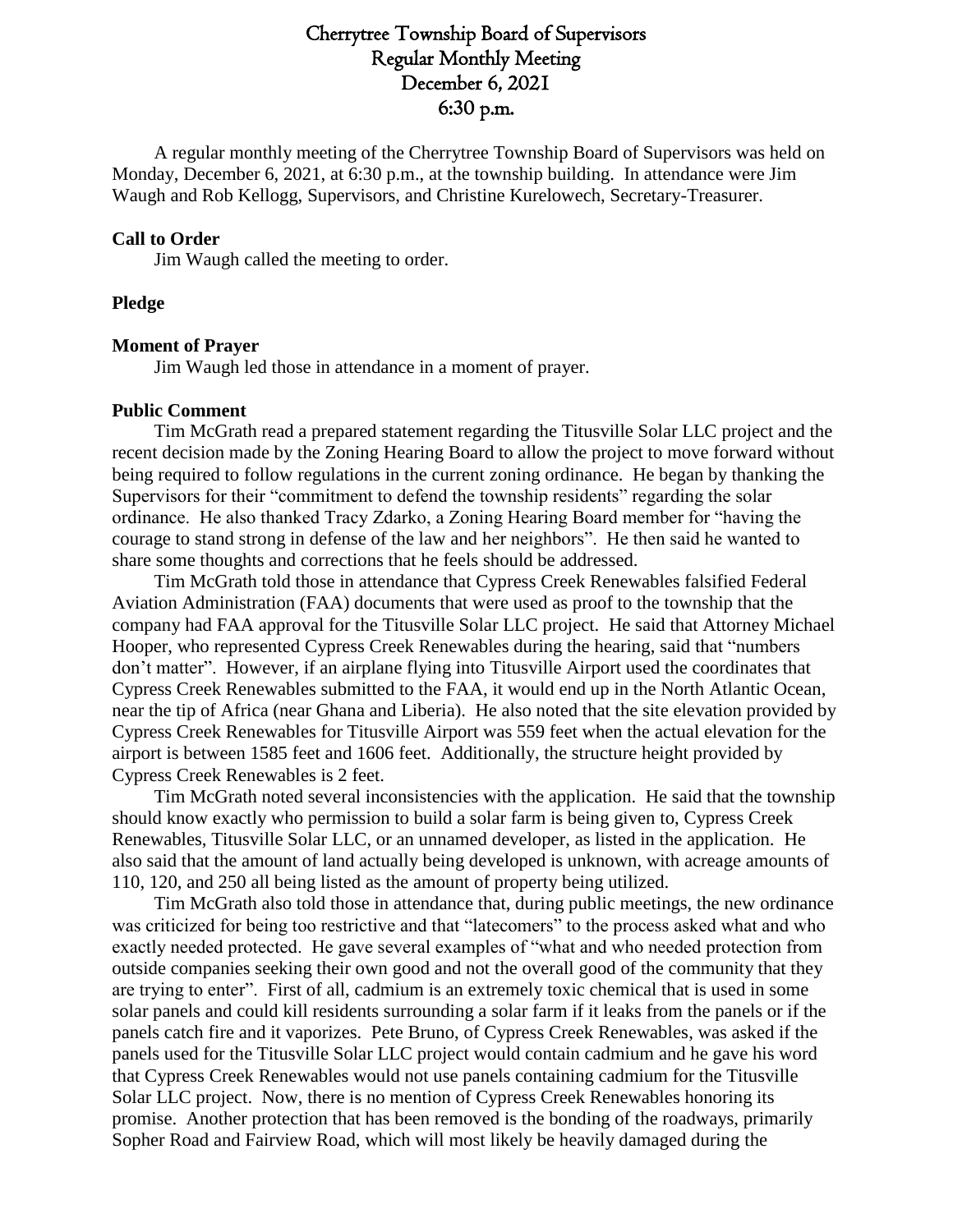construction of the solar farm. Tim McGrath said that 80,000 lb. – 100,000 lb. truck loads will be delivered on roads that can only handle 20,000 lb. loads, all during a  $3 - 6$  month period. He said there is no guarantee that Cypress Creek Renewables will repair the damaged roads and, if they fail to, the township will be stuck with the bill. Another protection that has been removed is water well protection. There will be  $8,450$  posts driven 8 feet  $-12$  feet into the ground with no initial well water testing being required to serve as a baseline in case wells are damaged or water is contaminated. Tim McGrath noted that Cypress Creek Renewables has "balked" at the request to classify solar panels as impervious, regarding stormwater, and that residents will be subjected to potential flooding because, if the solar panels are considered pervious, they will not be used in the formula to calculate stormwater runoff. However, if a township resident wishes to erect a gazebo, shed, etc., the structure would be considered an impervious surface and would therefore be used in the formula to calculate stormwater runoff, possibly creating extra expenses for the property owner. He said if the solar panels are classified as pervious, another protection has been removed. Tim McGrath also mentioned the "decommissioning bond", which he said is another protection that has been removed. The solar ordinance requires a bond of 20% of the cost of the project to cover the removal of the equipment and the restoration of the property, should the solar company abandon the project and leave equipment behind due to the high cost of removing it. He said future generations are at risk of having to remove potentially hazardous components and could be faced with the cost of property restoration.

Tim McGrath concluded by telling those in attendance that "Future residents will judge the actions of the 2 members of the Zoning Hearing Board and the potential risks that they subjected them to…Risks that were intended to be covered by the solar ordinance as 'protections' for the current and future residents…these were 'restrictions' put in place to protect our community, not flash in the pan, momentary, profiteering companies".

### **Minutes/Treasurer's Report**

The minutes, from the regular monthly meeting held on Monday, November 1, 2021, were read, accepted, and approved, on a motion made by Jim Waugh and seconded by Rob Kellogg.

The treasurer's report, for November 2021, was read, accepted, and approved, on a motion made by Jim Waugh and seconded by Rob Kellogg.

#### **Correspondence**

STV Inc. – Bridge Inspection Report – Fairview Bridge – October 7, 2021 *Fairview Bridge was recently inspected by STV Inc. There were no critical (0), high priority (1), or priority (2) findings. However, there were several schedule (3), program (4), and routine (5) findings.*

PennDOT Newsletter

# **Zoning**

*Permits*

Z-2021-12 William and Nevadia Mong 3776 State Route 8 replacing existing gazebo

#### *Zoning Report*

Ben Breniman, Zoning Officer, reported that he investigated the construction at 3776 State Route 8 and found that the property owners were using the pile of bricks for a patio. They did, however, plan to replace their gazebo, so they obtained a zoning permit for that.

A hearing before the Zoning Hearing Board will take place on Thursday, December 9, 2021, at 6:00 p.m., regarding a special exception requested by the American Legion Post 368 to erect a pavilion for family picnics and raffles at 1624 Breedtown Road, which is located in an R/R (Rural Residential) zoning district. According to the zoning ordinance, clubs, lodges, and fraternal organizations are only permitted in Commercial/Light Industrial (C/L) districts.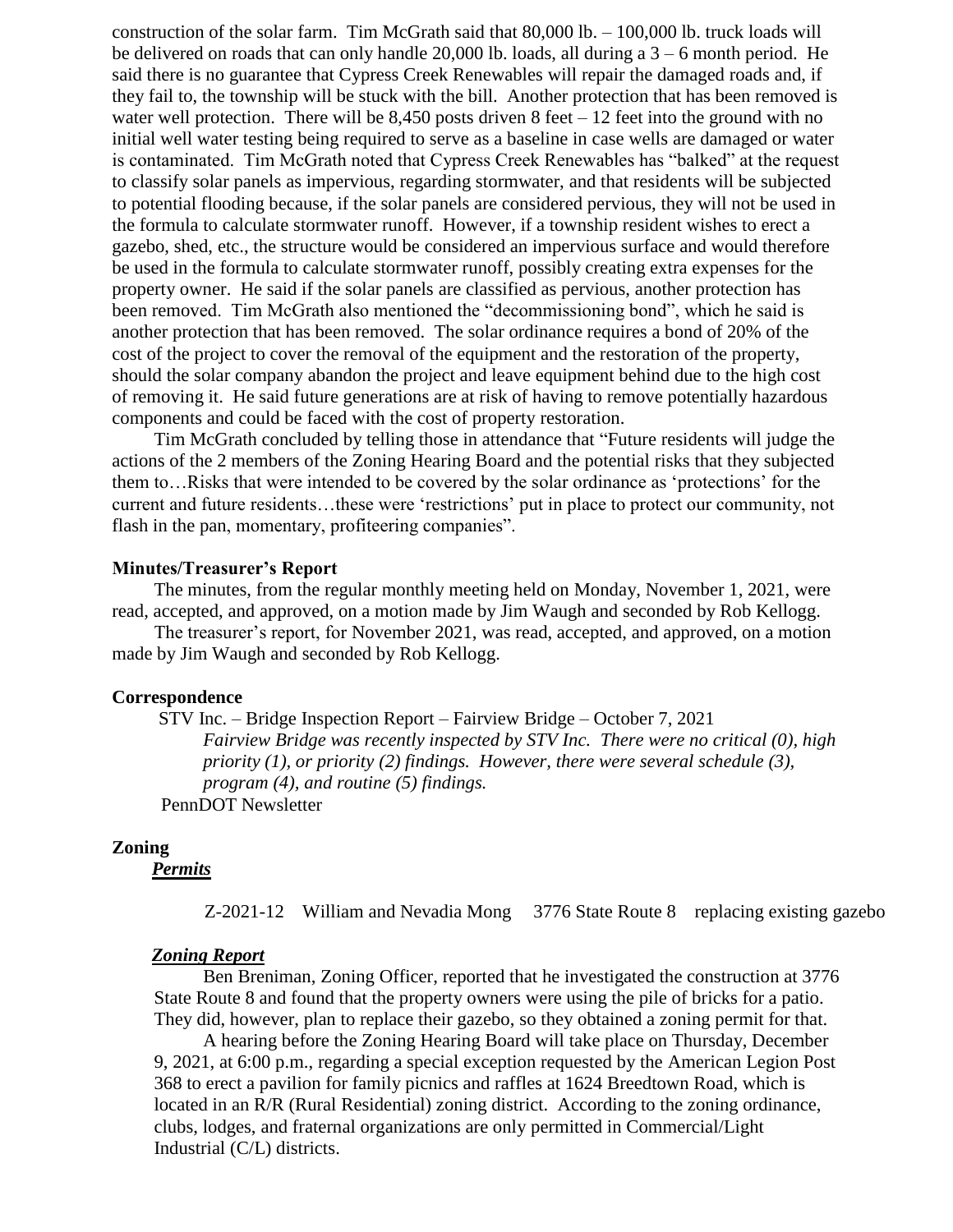Ben Breniman said that he was recently contacted by David Weightman, of Cypress Creek Renewables, regarding the process to obtain a zoning permit and a stormwater permit, and that the permitting processes can take place concurrently.

# **Administrative Action**

# *Resolution #21-50 – 2022 Budget – Vote to Adopt*

On a motion made by Rob Kellogg and seconded by Jim Waugh, the Supervisors voted to adopt Resolution #21-50 (2022 Budget). Anticipated income for 2022 is \$761,697.79 and anticipated expenses total \$758,169.00.

# *Health Insurance Renewal*

Chrissie Kurelowech reported that the township's current health insurance plan will see a 23.7% premium increase when it renews on January 1, 2022. She said that the renewal numbers and options came out soon after the regular monthly meeting held on Monday, November 1, 2021, and that the Supervisors had been given the information several weeks ago. According to Frank Riley, of Loesel-Schaaf Insurance Agency, plans from companies other than UPMC are far more expensive than UPMC plans because Cherrytree Township has "grandmothered plan options" with UPMC and therefore is not required to purchase an Affordable Care Act (ACA) compliant plan. However, every UPMC plan presented as an option for 2022 is more expensive than the current plan, with increases spanning from 13.2% to 23.7%. On a motion made by Jim Waugh and seconded by Rob Kellogg, the Supervisors voted to renew the current health insurance plan (UPMC Inside Advantage PPO \$1,250/\$2,500 \$20/\$40) for 2022. Employees will be expected to pay 10% of their premiums through payroll deductions.

# *Resignation from Planning Commission – Vote to Accept*

On a motion made by Jim Waugh and seconded by Rob Kellogg, the Supervisors voted to accept the resignation of Jamey Miller from the Cherrytree Township Planning Commission.

# *Open Escrow Account – Stormwater Review*

Chrissie Kurelowech said that an escrow account will need to be opened for stormwater review expenses related to the Titusville Solar LLC (Cypress Creek Renewables) project. On a motion made by Jim Waugh and seconded by Rob Kellogg, the Supervisors voted (Waugh-YES/Kellogg-YES) to open a non-interest bearing account for Cherrytree Township (EIN #25-XXXXXXX), titled "escrow", at Farmer's National Bank, to hold money for Cypress Creek Renewables for the Titusville Solar LLC project stormwater review, as specified in the Cherrytree Township Stormwater Management Ordinance, with signers listed as: Christine C. Kurelowech, James S. Waugh, David J. Zdarko, and Robert J. Kellogg.

# **Committee Reports**

# *VFD*

Tom Huffman, VFD 1st Assistant Chief, reported that there were 16 calls since the last meeting. Of the 16 calls, 1 was a building fire, 1 was a medical assist, 6 were EMS, 1 was an MVA with injuries, 2 were MVAs with no injuries, 1 was a power line down, 3 were public service, and 1 was dispatched and canceled.

The VFD is in the process of applying for a FEMA grant for air packs. Due to an email address change, the VFD's System for Awards Management (SAM) account must be changed and synced to the FEMA system, which is taking longer than expected. Hopefully the change goes through in time for the application to be submitted before the deadline.